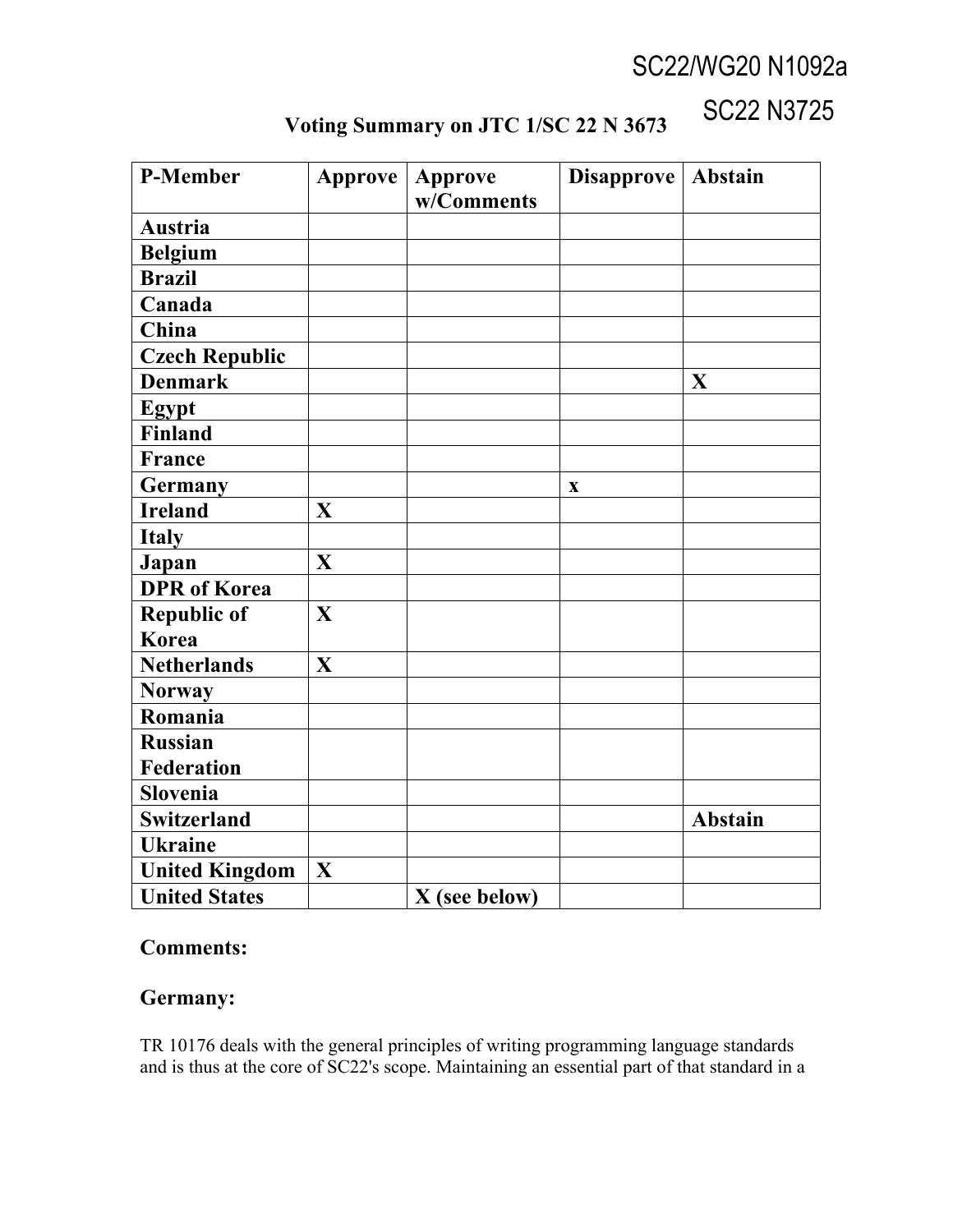different SC will make the work on this important TR next to impossible and will not yield any benefits.

#### **United States:**

The U.S. supports with comment, proposal N3673 that SC22 make a request to SC2/WG2, such that when SC2/WG2 add new characters to ISO 10646, that SC2/WG2 also specifies those new characters that would also be acceptable as identifiers.

The comments are:

1) Having the JTC1/SC2 program of work include this project (as outlined in SC22 N3673) would allow for timely and continuous synchronization with the repertoire of ISO 10646/Unicode, as future amendments of 10646 are adopted.

2) The work of identifying extended characters is likely to have broad interest to JTC1 subcommittees, such as SC7, SC11, SC22, SC23, SC25, SC28, SC31, SC32, SC34, SC35, and SC36. It is recommended that this work be circulated at the JTC1 level so that JTC1 subcommittees may be better informed of these SC2 activities, and so that JTC1 subcommittees may harmonize their work with the SC2 activities.

In addition to identifying extended identifier characters, it may be important for many ICT applications to know what characters are also considered extended digit characters, extended letter characters, and other classes of extended special characters.

In prior work on extended identifiers, knowledgeable experts provided advice and guidance that helped properly classify characters. It would be extremely helpful to capture this knowledge in a "rationale/criteria annex" or a companion technical report so that users of these classifications could be better informed about the intended uses, the special circumstances, the limitations, and so on.

While it is not necessarily a classification function, certain relationships are important for common operations on identifiers, such as the familiar upper-lower case usage in Latin letters (e.g., leading capitals, "camel case", etc.). It has been discovered that additional character transformations for identifiers are in use in non-Latin scripts in ICT applications (e.g., full vs. half width for Japanese identifiers). It would be helpful if the character set experts in SC2 could identify some of these popular conventions so that they could be better understood and processed more consistently in ICT environments.

3) As long as this change involves

\* asking SC2 to specify those characters which they believe are suitable for identifiers, but